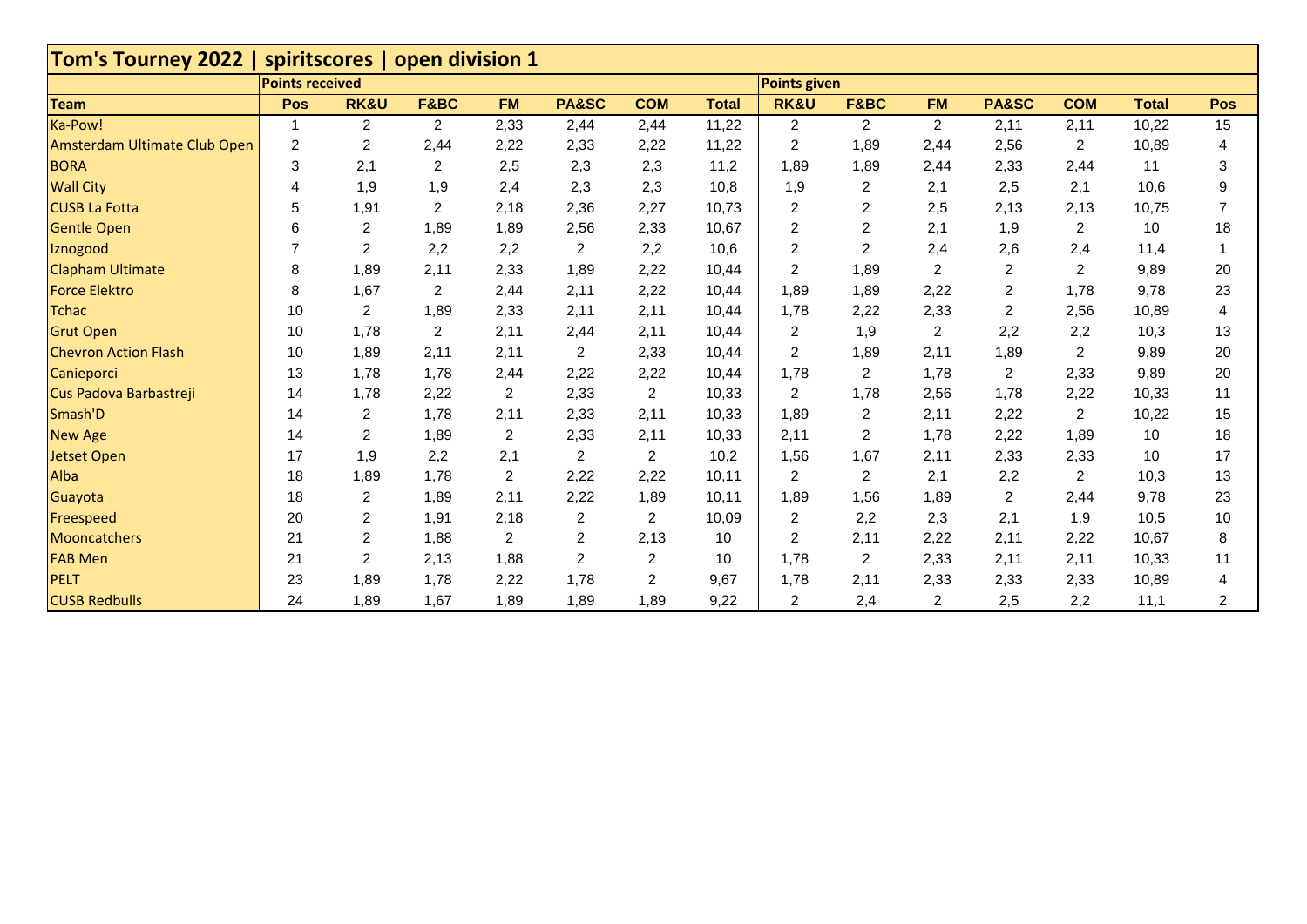| Tom's Tourney 2022   spiritscores   open division 1 |                              |                                           |                                          |                        |                                                                 |                          |                 |                                                                                                  |  |  |  |
|-----------------------------------------------------|------------------------------|-------------------------------------------|------------------------------------------|------------------------|-----------------------------------------------------------------|--------------------------|-----------------|--------------------------------------------------------------------------------------------------|--|--|--|
| Points given by                                     | Your team                    | <b>Rules</b><br><b>Knowledge</b><br>& Use | <b>Fouls</b><br>& Body<br><b>Contact</b> | Fair<br>minded<br>ness | <b>Positive</b><br><b>Attitude &amp;</b><br><b>Self Control</b> | <b>Communi</b><br>cation | <b>Total</b>    | <b>Comments</b>                                                                                  |  |  |  |
| Guayota                                             | Alba                         | -1                                        | -1                                       | $\mathbf 1$            | -1                                                              | $\overline{2}$           | 6               | Good improvement of the spirit thru the game, but<br>we believe is easy when score is different! |  |  |  |
| Ka-Pow!                                             | Alba                         | $\overline{2}$                            | 3                                        | 2                      | $\overline{2}$                                                  | $\overline{c}$           | 11              |                                                                                                  |  |  |  |
| <b>Wall City</b>                                    | Alba                         | $\overline{2}$                            | $\overline{2}$                           | $\overline{2}$         | $\overline{3}$                                                  | $\overline{2}$           | 11              |                                                                                                  |  |  |  |
| New Age                                             | Alba                         | $\overline{2}$                            | $\mathbf{1}$                             | $\overline{2}$         | $\overline{2}$                                                  | $\overline{2}$           | $\overline{9}$  |                                                                                                  |  |  |  |
| Tchac                                               | Alba                         | $\overline{2}$                            | $\overline{2}$                           | $\overline{\omega}$    | $\overline{2}$                                                  | $\overline{3}$           | 12              |                                                                                                  |  |  |  |
| Clapham Ultimate                                    | Alba                         | $\overline{2}$                            | $\overline{2}$                           | $\overline{2}$         | $\overline{2}$                                                  | $\overline{2}$           | 10              |                                                                                                  |  |  |  |
| Freespeed                                           | Alba                         | 2                                         | $\overline{2}$                           | 2                      | 3                                                               | $\overline{c}$           | 11              |                                                                                                  |  |  |  |
| <b>Grut Open</b>                                    | Alba                         | $\overline{2}$                            | $\mathbf{1}$                             | $\overline{2}$         | $\overline{3}$                                                  | $\overline{3}$           | 11              |                                                                                                  |  |  |  |
| Chevron Action Flash                                | Alba                         | 2                                         | $\overline{2}$                           | $\overline{2}$         | $\overline{2}$                                                  | $\overline{2}$           | 10              |                                                                                                  |  |  |  |
| <b>CUSB Redbulls</b>                                | Amsterdam Ultimate Club Open | $\overline{2}$                            | 3                                        | $\overline{2}$         | $\mathfrak{B}$                                                  | $\overline{c}$           | $\overline{12}$ |                                                                                                  |  |  |  |
| FAB Men                                             | Amsterdam Ultimate Club Open | $\overline{2}$                            | $\overline{3}$                           | $\overline{2}$         | $\mathbf{2}$                                                    | $\overline{2}$           | 11              |                                                                                                  |  |  |  |
| Clapham Ultimate                                    | Amsterdam Ultimate Club Open | $\overline{2}$                            | $\overline{a}$                           | 2                      | 2                                                               | $\overline{2}$           | 10              |                                                                                                  |  |  |  |
| New Age                                             | Amsterdam Ultimate Club Open | $\overline{2}$                            | $\overline{3}$                           | $\overline{2}$         | $\overline{2}$                                                  | $\overline{2}$           | 11              |                                                                                                  |  |  |  |
| PELT                                                | Amsterdam Ultimate Club Open | $\overline{2}$                            | $\overline{3}$                           | 3                      | $\overline{c}$                                                  | $\overline{3}$           | 13              |                                                                                                  |  |  |  |
| Canieporci                                          | Amsterdam Ultimate Club Open | $\overline{2}$                            | $\overline{a}$                           | $\overline{2}$         | 3                                                               | 3                        | 12              |                                                                                                  |  |  |  |
| Smash'D                                             | Amsterdam Ultimate Club Open | $\overline{2}$                            | $\overline{2}$                           | $\overline{2}$         | $\overline{\omega}$                                             | $\overline{2}$           | 11              |                                                                                                  |  |  |  |
| <b>Force Elektro</b>                                | Amsterdam Ultimate Club Open | $\overline{2}$                            | $\overline{2}$                           | $\overline{2}$         | $\overline{2}$                                                  | $\overline{2}$           | 10              |                                                                                                  |  |  |  |
| Cus Padova Barbastreji                              | Amsterdam Ultimate Club Open | $\overline{2}$                            | $\overline{2}$                           | 3                      | $\overline{2}$                                                  | $\overline{2}$           | 11              |                                                                                                  |  |  |  |
| Mooncatchers                                        | <b>BORA</b>                  | 2                                         | $\overline{2}$                           | $\overline{3}$         | $\overline{2}$                                                  | $\overline{3}$           | 12              |                                                                                                  |  |  |  |
| Freespeed                                           | <b>BORA</b>                  | $\overline{2}$                            | $\overline{2}$                           | 3                      | $\overline{2}$                                                  | $\overline{2}$           | 11              |                                                                                                  |  |  |  |
| Iznogood                                            | <b>BORA</b>                  | $\overline{2}$                            | $\overline{2}$                           | $\overline{2}$         | $\overline{\omega}$                                             | $\overline{2}$           | 11              |                                                                                                  |  |  |  |
| Cus Padova Barbastreji                              | <b>BORA</b>                  | $\overline{c}$                            | $\overline{2}$                           | $\overline{2}$         | $\overline{2}$                                                  | $\overline{3}$           | 11              |                                                                                                  |  |  |  |
| <b>Grut Open</b>                                    | <b>BORA</b>                  | $\overline{2}$                            | $\overline{2}$                           | 2                      | 2                                                               | $\overline{2}$           | 10              |                                                                                                  |  |  |  |
| Chevron Action Flash                                | <b>BORA</b>                  | $\overline{2}$                            | $\overline{2}$                           | 3                      | $\overline{2}$                                                  | $\overline{2}$           | 11              |                                                                                                  |  |  |  |
| Freespeed                                           | <b>BORA</b>                  | 3                                         | $\overline{a}$                           | 3                      | $\mathbf{3}$                                                    | $\overline{c}$           | $\overline{13}$ |                                                                                                  |  |  |  |
| <b>Wall City</b>                                    | <b>BORA</b>                  | $\overline{2}$                            | $\overline{2}$                           | $\overline{2}$         | $\overline{\omega}$                                             | $\overline{2}$           | 11              |                                                                                                  |  |  |  |
| Ka-Pow!                                             | <b>BORA</b>                  | $\overline{c}$                            | $\overline{2}$                           | $\overline{2}$         | 2                                                               | $\overline{2}$           | 10              |                                                                                                  |  |  |  |
| Cus Padova Barbastreji                              | <b>BORA</b>                  | 2                                         | $\overline{2}$                           | $\overline{3}$         | 2                                                               | $\overline{3}$           | 12              |                                                                                                  |  |  |  |
| Gentle Open                                         | Canieporci                   | $\overline{2}$                            | $\overline{2}$                           | $\overline{2}$         | $\overline{2}$                                                  | $\overline{2}$           | 10              |                                                                                                  |  |  |  |
| Iznogood                                            | Canieporci                   | $\overline{c}$                            | $\overline{2}$                           | $\overline{2}$         | $\overline{\omega}$                                             | $\overline{2}$           | 11              |                                                                                                  |  |  |  |
| Ka-Pow!                                             | Canieporci                   | $\overline{2}$                            | $\overline{a}$                           | $\overline{2}$         | $\mathbf{3}$                                                    | 3                        | 12              |                                                                                                  |  |  |  |
| Smash'D                                             | Canieporci                   | $\overline{c}$                            | $\overline{2}$                           | $\overline{2}$         | 2                                                               | $\overline{2}$           | 10              |                                                                                                  |  |  |  |
| Force Elektro                                       | Canieporci                   | $\overline{1}$                            | $\mathbf{1}$                             | $\overline{2}$         | $\overline{2}$                                                  | $\overline{c}$           | 8               |                                                                                                  |  |  |  |
| FAB Men                                             | Canieporci                   | $\mathbf{1}$                              | $\overline{2}$                           | $\overline{3}$         | $\overline{2}$                                                  | $\overline{2}$           | 10              |                                                                                                  |  |  |  |
| <b>PELT</b>                                         | Canieporci                   | $\overline{2}$                            | $\overline{2}$                           | $\overline{2}$         | 2                                                               | $\overline{2}$           | 10              |                                                                                                  |  |  |  |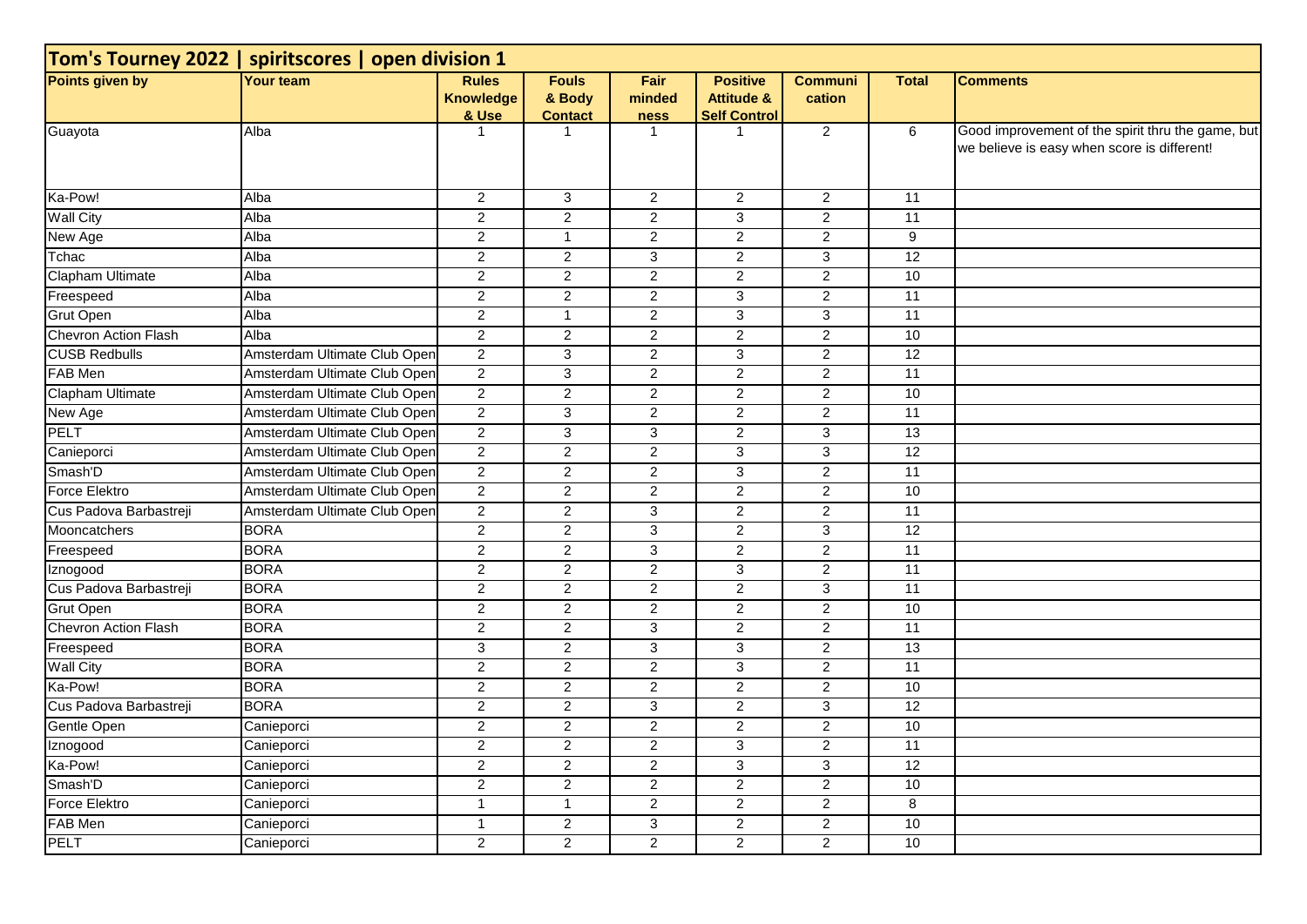| Points given by                               | Your team                   | <b>Rules</b>     | <b>Fouls</b>   | Fair           | <b>Positive</b>       | <b>Communi</b> | <b>Total</b>    | <b>Comments</b>                                                                                                                                                                                                                                       |
|-----------------------------------------------|-----------------------------|------------------|----------------|----------------|-----------------------|----------------|-----------------|-------------------------------------------------------------------------------------------------------------------------------------------------------------------------------------------------------------------------------------------------------|
|                                               |                             | <b>Knowledge</b> | & Body         | minded         | <b>Attitude &amp;</b> | cation         |                 |                                                                                                                                                                                                                                                       |
|                                               |                             | & Use            | <b>Contact</b> | ness           | <b>Self Control</b>   |                |                 |                                                                                                                                                                                                                                                       |
| Amsterdam Ultimate Club Open Canieporci       |                             | 2                |                | 4              | 3                     | $\overline{3}$ | $\overline{13}$ | We were very impressed with your fair<br>mindedness. Particularly in three cases:<br>retracted foul call in the endzone<br>accepted strip call on a sky ball<br>accepted stall out late in the game<br>It really felt like you trusted our viewpoint. |
| Cus Padova Barbastreji                        | Canieporci                  | $\overline{2}$   | $\overline{2}$ | $\overline{3}$ | $\overline{1}$        | $\overline{2}$ | 10              |                                                                                                                                                                                                                                                       |
| Jetset Open                                   | <b>Chevron Action Flash</b> | $\overline{1}$   | $\overline{c}$ | $\overline{2}$ | $\overline{2}$        | $\overline{3}$ | 10              |                                                                                                                                                                                                                                                       |
| Grut Open                                     | Chevron Action Flash        | $\boldsymbol{2}$ | 3              | $\overline{2}$ | 2                     | $\overline{a}$ | 11              |                                                                                                                                                                                                                                                       |
| Tchac                                         | <b>Chevron Action Flash</b> | $\overline{2}$   | 3              | $\overline{2}$ | $\overline{2}$        | $\overline{3}$ | 12              |                                                                                                                                                                                                                                                       |
| <b>Force Elektro</b>                          | <b>Chevron Action Flash</b> | $\overline{c}$   | $\overline{2}$ | 3              | $\overline{2}$        | $\overline{a}$ | $\overline{11}$ | Great mates                                                                                                                                                                                                                                           |
| <b>BORA</b>                                   | <b>Chevron Action Flash</b> | $\overline{c}$   | $\mathbf{1}$   | 3              | $\mathbf{2}$          | 3              | 11              |                                                                                                                                                                                                                                                       |
| <b>CUSB Redbulls</b>                          | <b>Chevron Action Flash</b> | $\overline{c}$   | $\overline{a}$ | $\mathbf{1}$   | $\overline{1}$        | $\overline{2}$ | 8               |                                                                                                                                                                                                                                                       |
| Iznogood                                      | <b>Chevron Action Flash</b> | $\overline{2}$   | $\overline{2}$ | $\overline{2}$ | 3                     | $\overline{a}$ | 11              |                                                                                                                                                                                                                                                       |
| Mooncatchers                                  | <b>Chevron Action Flash</b> | $\overline{2}$   | $\overline{2}$ | $\overline{2}$ | $\overline{2}$        | $\overline{2}$ | 10              |                                                                                                                                                                                                                                                       |
| Alba                                          | <b>Chevron Action Flash</b> | $\overline{2}$   | $\overline{2}$ | $\overline{2}$ | $\overline{2}$        | $\overline{2}$ | 10              |                                                                                                                                                                                                                                                       |
| Amsterdam Ultimate Club Open Clapham Ultimate |                             | $\overline{2}$   | $\overline{2}$ | $\overline{2}$ | $\overline{2}$        | $\overline{a}$ | 10              |                                                                                                                                                                                                                                                       |
| Freespeed                                     | <b>Clapham Ultimate</b>     | $\overline{2}$   | $\overline{3}$ | $\overline{2}$ | $\overline{2}$        | $\overline{2}$ | 11              |                                                                                                                                                                                                                                                       |
| FAB Men                                       | Clapham Ultimate            | $\overline{c}$   | $\overline{2}$ | $\overline{2}$ | $\overline{c}$        | $\overline{2}$ | 10              |                                                                                                                                                                                                                                                       |
| <b>CUSB Redbulls</b>                          | <b>Clapham Ultimate</b>     | $\overline{1}$   | $\overline{3}$ | $\overline{2}$ | $\overline{2}$        | $\overline{2}$ | 10              |                                                                                                                                                                                                                                                       |
| Alba                                          | <b>Clapham Ultimate</b>     | $\overline{2}$   | $\overline{2}$ | $\overline{3}$ | $\overline{2}$        | $\overline{2}$ | 11              |                                                                                                                                                                                                                                                       |
| <b>CUSB La Fotta</b>                          | Clapham Ultimate            | $\overline{c}$   | $\overline{2}$ | $\overline{2}$ | $\overline{2}$        | $\overline{a}$ | 10              |                                                                                                                                                                                                                                                       |
| Ka-Pow!                                       | Clapham Ultimate            | $\overline{2}$   | $\mathbf{1}$   | $\overline{2}$ | $\overline{1}$        | $\overline{2}$ | 8               |                                                                                                                                                                                                                                                       |
| Tchac                                         | Clapham Ultimate            | $\overline{2}$   | $\overline{2}$ | 3              | 2                     | 3              | 12              |                                                                                                                                                                                                                                                       |
| Iznogood                                      | Clapham Ultimate            | $\overline{c}$   | $\overline{2}$ | 3              | $\overline{2}$        | 3              | 12              |                                                                                                                                                                                                                                                       |
| Mooncatchers                                  | Cus Padova Barbastreji      | $\overline{c}$   | $\overline{2}$ | $\overline{2}$ | 3                     | $\overline{2}$ | 11              |                                                                                                                                                                                                                                                       |
| Freespeed                                     | Cus Padova Barbastreji      | $\overline{2}$   | 3              | $\overline{2}$ | 2                     | $\overline{2}$ | 11              |                                                                                                                                                                                                                                                       |
| <b>BORA</b>                                   | Cus Padova Barbastreji      | $\overline{2}$   | $\overline{2}$ | $\overline{2}$ | $\overline{2}$        | $\overline{2}$ | 10              |                                                                                                                                                                                                                                                       |
| PELT                                          | Cus Padova Barbastreji      | $\overline{1}$   | 3              | $\overline{2}$ | $\overline{2}$        | $\mathbf{1}$   | 9               |                                                                                                                                                                                                                                                       |
| New Age                                       | Cus Padova Barbastreji      | 2                | 2              | 2              | 3                     | $\overline{2}$ | 11              |                                                                                                                                                                                                                                                       |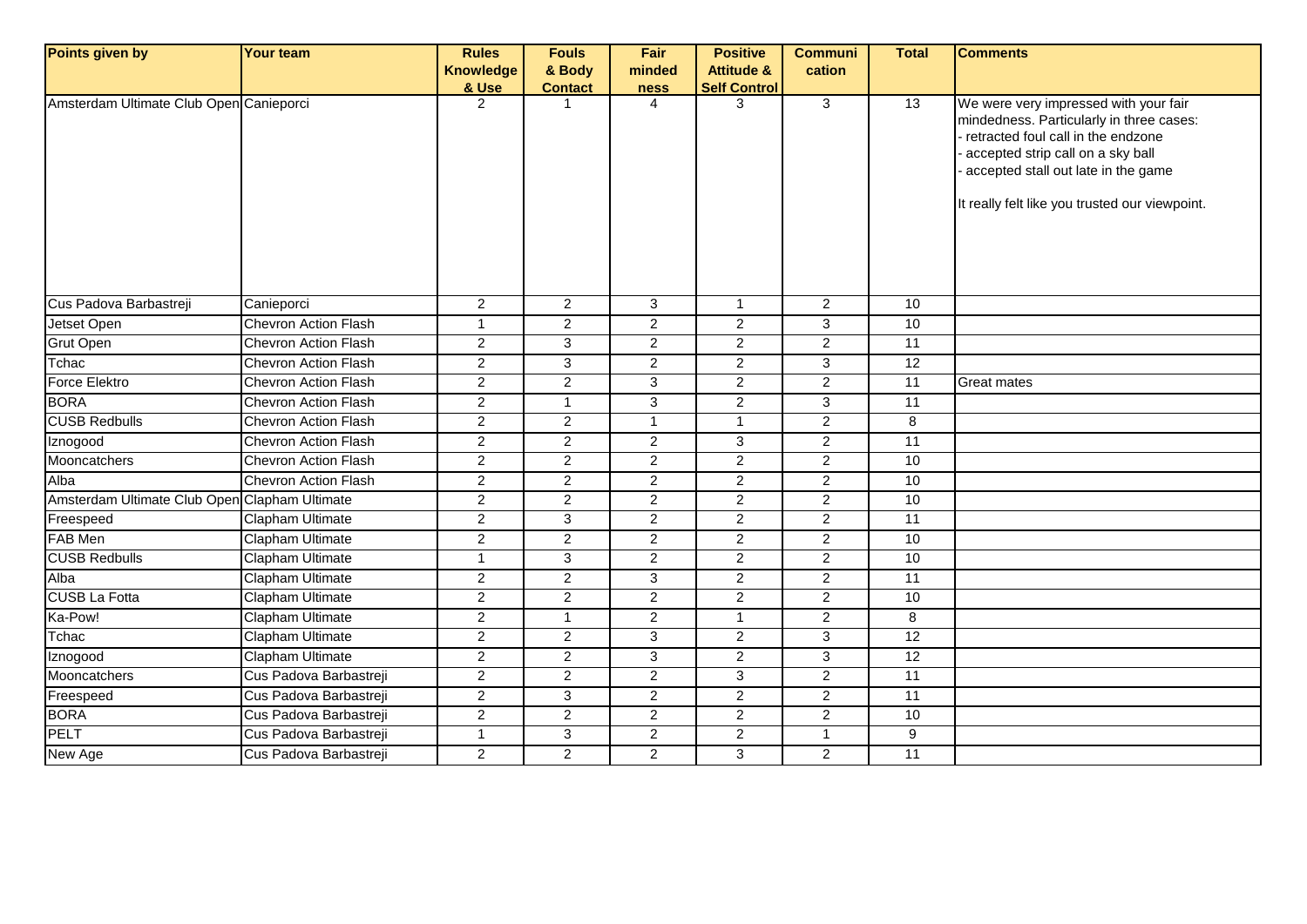| Points given by                                     | Your team              | <b>Rules</b>     | <b>Fouls</b>   | Fair           | <b>Positive</b>       | <b>Communi</b> | <b>Total</b>    | <b>Comments</b>                                                                                                                                                                                                                                                                                                       |
|-----------------------------------------------------|------------------------|------------------|----------------|----------------|-----------------------|----------------|-----------------|-----------------------------------------------------------------------------------------------------------------------------------------------------------------------------------------------------------------------------------------------------------------------------------------------------------------------|
|                                                     |                        | <b>Knowledge</b> | & Body         | minded         | <b>Attitude &amp;</b> | cation         |                 |                                                                                                                                                                                                                                                                                                                       |
|                                                     |                        | & Use            | <b>Contact</b> | ness           | <b>Self Control</b>   |                |                 |                                                                                                                                                                                                                                                                                                                       |
| Amsterdam Ultimate Club Open Cus Padova Barbastreji |                        | $\overline{2}$   |                | 2              | 2                     | $\overline{2}$ | 9               | The team informed me that they had quite a few<br>instances of grabbing and hands which were<br>mentioned during the game.<br>Otherwise we were very happy with the rest of<br>the body contact and the rest of the game.<br>We particularly appreciated the clear and quick<br>communication around the injury call. |
| FAB Men                                             | Cus Padova Barbastreji | $\overline{2}$   | 3              | 3              | 3                     | 3              | 14              |                                                                                                                                                                                                                                                                                                                       |
| Force Elektro                                       | Cus Padova Barbastreji | $\overline{c}$   | $\overline{2}$ | $\overline{2}$ | $\overline{2}$        | $\overline{a}$ | 10              |                                                                                                                                                                                                                                                                                                                       |
| Canieporci                                          | Cus Padova Barbastreji | $\mathbf{1}$     | $\overline{2}$ | $\mathbf{1}$   | 2                     | $\overline{2}$ | 8               |                                                                                                                                                                                                                                                                                                                       |
| PELT                                                | <b>CUSB La Fotta</b>   | $\overline{2}$   | $\overline{2}$ | 3              | $\overline{2}$        | $\overline{2}$ | 11              |                                                                                                                                                                                                                                                                                                                       |
| <b>Grut Open</b>                                    | <b>CUSB La Fotta</b>   | $\overline{2}$   | $\overline{2}$ | $\overline{2}$ | 3                     | $\overline{2}$ | 11              |                                                                                                                                                                                                                                                                                                                       |
| Smash'D                                             | <b>CUSB La Fotta</b>   | $\overline{2}$   | $\overline{2}$ | 2              | 2                     | $\overline{2}$ | 10              |                                                                                                                                                                                                                                                                                                                       |
| Tchac                                               | <b>CUSB La Fotta</b>   | 1                | $\overline{2}$ | $\overline{2}$ | $\overline{2}$        | $\overline{a}$ | $9\,$           |                                                                                                                                                                                                                                                                                                                       |
| Guayota                                             | <b>CUSB La Fotta</b>   | $\overline{2}$   | $\overline{2}$ | $\overline{2}$ | $\overline{2}$        | 3              | $\overline{11}$ |                                                                                                                                                                                                                                                                                                                       |
| Gentle Open                                         | <b>CUSB La Fotta</b>   | $\overline{2}$   | $\overline{2}$ | $\overline{2}$ | $\overline{2}$        | $\overline{a}$ | 10              |                                                                                                                                                                                                                                                                                                                       |
| Clapham Ultimate                                    | <b>CUSB La Fotta</b>   | $\overline{2}$   | $\overline{2}$ | 2              | $\overline{2}$        | $\overline{2}$ | 10              |                                                                                                                                                                                                                                                                                                                       |
| <b>Wall City</b>                                    | <b>CUSB La Fotta</b>   | $\overline{2}$   | $\overline{2}$ | $\overline{2}$ | 3                     | $\overline{2}$ | 11              |                                                                                                                                                                                                                                                                                                                       |
| Mooncatchers                                        | <b>CUSB La Fotta</b>   | $\overline{2}$   | $\overline{2}$ | 2              | 3                     | 3              | 12              |                                                                                                                                                                                                                                                                                                                       |
| Iznogood                                            | <b>CUSB La Fotta</b>   | $\overline{2}$   | $\overline{2}$ | 3              | $\overline{2}$        | 3              | 12              |                                                                                                                                                                                                                                                                                                                       |
| Alba                                                | <b>CUSB La Fotta</b>   | $\overline{2}$   | $\overline{2}$ | $\overline{2}$ | 3                     | $\overline{2}$ | 11              |                                                                                                                                                                                                                                                                                                                       |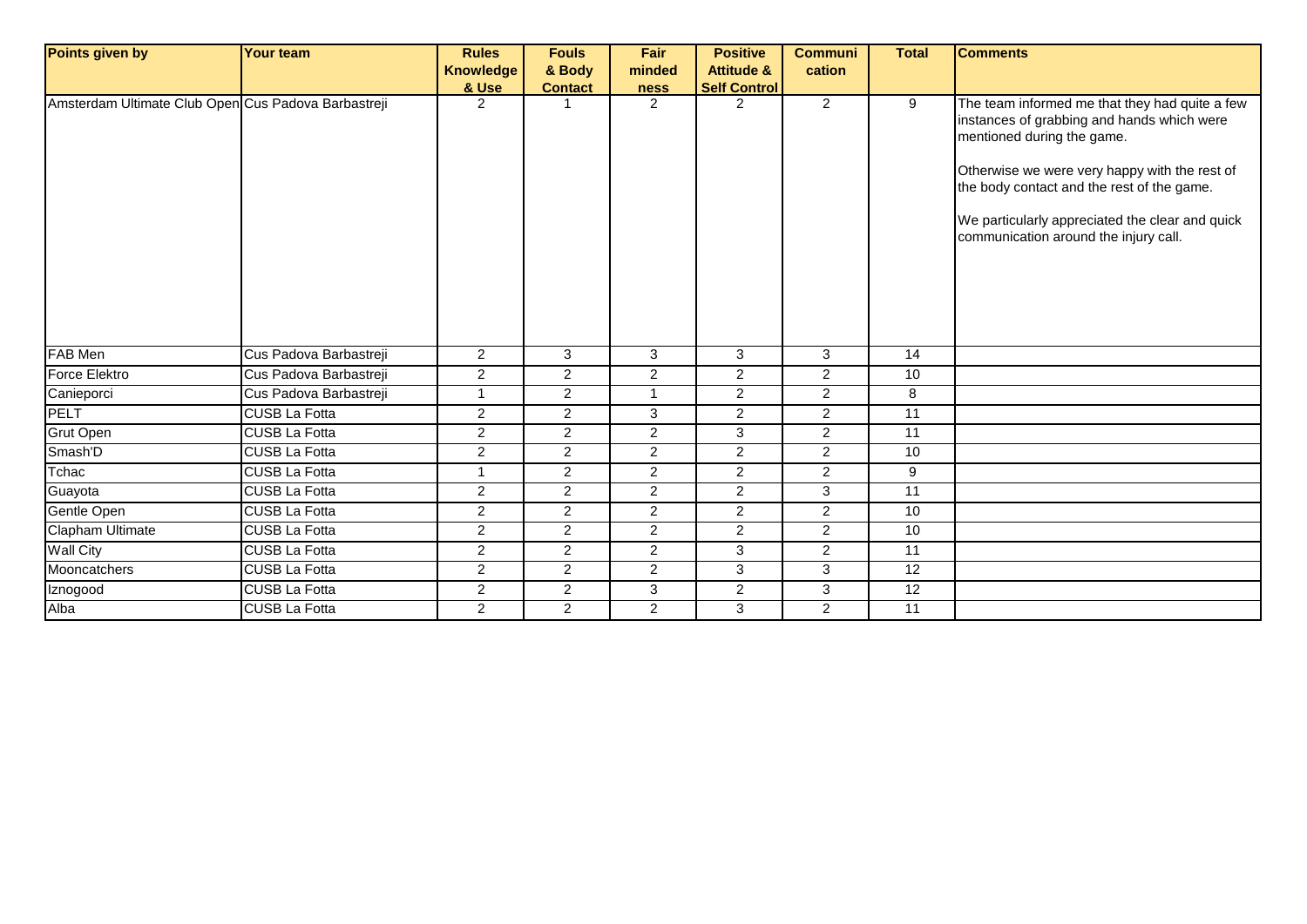| Points given by                            | <b>Your team</b>     | <b>Rules</b>            | <b>Fouls</b>   | Fair           | <b>Positive</b>       | <b>Communi</b>          | <b>Total</b>    | <b>Comments</b>                                                                                                                                                                                                                                                                                                                                                                                                                      |
|--------------------------------------------|----------------------|-------------------------|----------------|----------------|-----------------------|-------------------------|-----------------|--------------------------------------------------------------------------------------------------------------------------------------------------------------------------------------------------------------------------------------------------------------------------------------------------------------------------------------------------------------------------------------------------------------------------------------|
|                                            |                      | <b>Knowledge</b>        | & Body         | minded         | <b>Attitude &amp;</b> | cation                  |                 |                                                                                                                                                                                                                                                                                                                                                                                                                                      |
|                                            |                      | & Use                   | <b>Contact</b> | <b>ness</b>    | <b>Self Control</b>   |                         |                 |                                                                                                                                                                                                                                                                                                                                                                                                                                      |
| Amsterdam Ultimate Club Open CUSB Redbulls |                      | 2                       | 3              | $\overline{2}$ | $\overline{2}$        | $\overline{2}$          | $\overline{11}$ | Super game. We had almost tie between 2 and 3<br>on every vote so this could have been very easily<br>$13 + .$<br>We appreciated your athletic plays being safe<br>and avoiding contact on the bids.<br>We appreciated your fast resolution of calls.<br>We appreciated your calm response on field to<br>calls.<br>We appreciated one of your players explaining<br>the rules on the uncontested defensive foul in the<br>end zone. |
| FAB Men                                    | <b>CUSB Redbulls</b> | $\mathbf{2}$            | $\overline{2}$ | $\mathbf{2}$   | $\overline{2}$        | $\overline{a}$          | 10              |                                                                                                                                                                                                                                                                                                                                                                                                                                      |
| <b>Clapham Ultimate</b>                    | <b>CUSB Redbulls</b> | $\overline{2}$          | $\mathbf{1}$   | $\overline{2}$ | $\overline{2}$        | $\overline{2}$          | 9               |                                                                                                                                                                                                                                                                                                                                                                                                                                      |
| Mooncatchers                               | <b>CUSB Redbulls</b> | $\overline{2}$          | $\mathbf{1}$   | $\mathbf{1}$   | $\overline{1}$        | $\mathbf{1}$            | $6\overline{6}$ |                                                                                                                                                                                                                                                                                                                                                                                                                                      |
| Jetset Open                                | <b>CUSB Redbulls</b> | $\overline{2}$          | $\mathbf{1}$   | 2              | $\overline{2}$        | 3                       | 10              | Enjoyable intense game of frisbee. Quite some<br>body contact on marks and on stackers. Yet,<br>good communication between tjhe two sides to<br>discuss issues with respect and patience.                                                                                                                                                                                                                                            |
| Gentle Open                                | <b>CUSB Redbulls</b> | $\overline{a}$          | $\overline{2}$ | $\overline{2}$ | $\overline{2}$        | $\overline{2}$          | 10              |                                                                                                                                                                                                                                                                                                                                                                                                                                      |
| Chevron Action Flash                       | <b>CUSB Redbulls</b> | $\overline{c}$          | $\mathbf{1}$   | $\mathbf{1}$   | $\overline{2}$        | $\mathbf{1}$            | $\overline{7}$  |                                                                                                                                                                                                                                                                                                                                                                                                                                      |
| <b>Wall City</b>                           | <b>CUSB Redbulls</b> | $\overline{\mathbf{c}}$ | $\overline{2}$ | 3              | $\overline{2}$        | $\overline{c}$          | $\overline{11}$ |                                                                                                                                                                                                                                                                                                                                                                                                                                      |
| Tchac                                      | <b>CUSB Redbulls</b> | $\mathbf{1}$            | $\overline{2}$ | $\overline{2}$ | $\overline{2}$        | $\overline{c}$          | 9               |                                                                                                                                                                                                                                                                                                                                                                                                                                      |
| <b>CUSB Redbulls</b>                       | FAB Men              | $\overline{\mathbf{c}}$ | 3              | $\mathbf{2}$   | 3                     | $\overline{\mathbf{c}}$ | 12              |                                                                                                                                                                                                                                                                                                                                                                                                                                      |
| Amsterdam Ultimate Club Open FAB Men       |                      | 2                       | $\overline{2}$ | $\mathbf{2}$   | $\overline{2}$        | $\mathbf{1}$            | 9               |                                                                                                                                                                                                                                                                                                                                                                                                                                      |
| Clapham Ultimate                           | FAB Men              | $\mathbf{2}^{\prime}$   | $\overline{2}$ | $\overline{2}$ | $\overline{2}$        | $\overline{c}$          | $10$            |                                                                                                                                                                                                                                                                                                                                                                                                                                      |
| Force Elektro                              | FAB Men              | $\overline{c}$          | $\overline{c}$ | 2              | $\overline{2}$        | $\overline{c}$          | 10              |                                                                                                                                                                                                                                                                                                                                                                                                                                      |
| Canieporci                                 | FAB Men              | $\overline{c}$          | $\overline{2}$ | $\overline{2}$ | $\overline{1}$        | $\overline{3}$          | 10              |                                                                                                                                                                                                                                                                                                                                                                                                                                      |
| New Age                                    | FAB Men              | $\overline{a}$          | $\overline{2}$ | $\mathbf{1}$   | $\overline{1}$        | $\overline{1}$          | $\overline{7}$  |                                                                                                                                                                                                                                                                                                                                                                                                                                      |
| Smash'D                                    | FAB Men              | $\overline{2}$          | $\overline{2}$ | $\mathbf{2}$   | $\overline{2}$        | $\overline{2}$          | 10              |                                                                                                                                                                                                                                                                                                                                                                                                                                      |
| PELT                                       | FAB Men              | $\overline{a}$          | $\overline{a}$ | $\overline{c}$ | 3                     | 3                       | $\overline{12}$ |                                                                                                                                                                                                                                                                                                                                                                                                                                      |
| Jetset Open                                | Force Elektro        | $\mathbf{1}$            | $\overline{2}$ | $\overline{c}$ | $\mathbf{3}$          | $\overline{a}$          | $10$            |                                                                                                                                                                                                                                                                                                                                                                                                                                      |
| FAB Men                                    | Force Elektro        | $\mathbf{1}$            | $\overline{2}$ | $\overline{3}$ | $\overline{2}$        | $\overline{2}$          | 10              |                                                                                                                                                                                                                                                                                                                                                                                                                                      |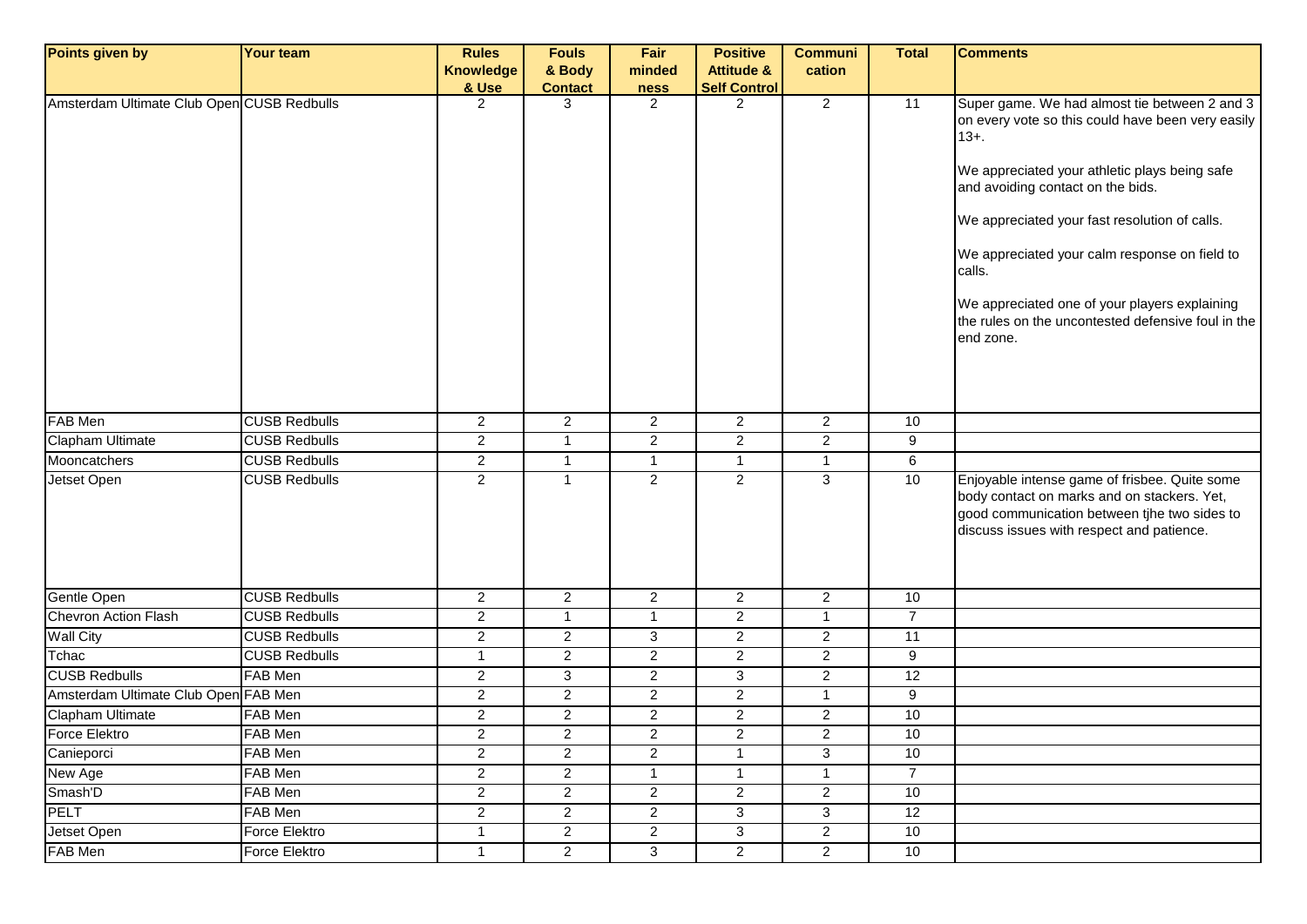| Points given by                            | <b>Your team</b>     | <b>Rules</b>            | <b>Fouls</b>                     | Fair                   | <b>Positive</b>                       | <b>Communi</b> | <b>Total</b>    | <b>Comments</b>                                                     |
|--------------------------------------------|----------------------|-------------------------|----------------------------------|------------------------|---------------------------------------|----------------|-----------------|---------------------------------------------------------------------|
|                                            |                      | <b>Knowledge</b>        | & Body                           | minded                 | <b>Attitude &amp;</b>                 | cation         |                 |                                                                     |
| Chevron Action Flash                       | Force Elektro        | & Use<br>$\overline{2}$ | <b>Contact</b><br>$\overline{2}$ | ness<br>$\overline{2}$ | <b>Self Control</b><br>$\overline{2}$ | $\overline{2}$ | 10              |                                                                     |
| Tchac                                      | Force Elektro        | $\overline{a}$          | $\overline{2}$                   | $\mathbf{3}$           | $\overline{2}$                        | 3              | 12              |                                                                     |
| Canieporci                                 | <b>Force Elektro</b> | $\mathbf{1}$            | $\overline{2}$                   | 2                      | $\overline{2}$                        | 3              | 10              |                                                                     |
| New Age                                    | Force Elektro        | $\overline{2}$          | $\overline{2}$                   | $\overline{c}$         | $\overline{c}$                        | $\overline{c}$ | 10              |                                                                     |
| Cus Padova Barbastreji                     | <b>Force Elektro</b> | $\overline{c}$          | $\overline{2}$                   | $\overline{3}$         | $\mathbf{1}$                          | $\overline{2}$ | 10              |                                                                     |
| Smash'D                                    | Force Elektro        | $\overline{2}$          | $\overline{2}$                   | $\overline{2}$         | $\overline{2}$                        | $\overline{2}$ | 10              |                                                                     |
| Amsterdam Ultimate Club Open Force Elektro |                      | $\overline{a}$          | $\mathbf{2}$                     | $\mathbf{3}$           | 3                                     | $\overline{a}$ | 12              |                                                                     |
| <b>BORA</b>                                | Freespeed            | $\overline{2}$          | $\overline{2}$                   | 3                      | 3                                     | $\overline{2}$ | 12              |                                                                     |
| Mooncatchers                               |                      | $\overline{2}$          | $\overline{3}$                   | $\overline{2}$         | $\overline{2}$                        | $\overline{2}$ | 11              |                                                                     |
|                                            | Freespeed            |                         |                                  |                        |                                       |                |                 |                                                                     |
| Clapham Ultimate<br>Cus Padova Barbastreji | Freespeed            | $\overline{c}$          | $\overline{2}$                   | $\sqrt{2}$             | $\overline{a}$                        | $\overline{c}$ | 10              |                                                                     |
|                                            | Freespeed            | $\overline{2}$          | $\mathbf{1}$                     | $\overline{3}$         | $\overline{2}$                        | $\overline{2}$ | 10              |                                                                     |
| Guayota                                    | Freespeed            | $\overline{a}$          | $\mathbf{1}$                     | $\overline{2}$         | $\mathbf{1}$                          | $\mathbf{1}$   | $\overline{7}$  | Intense fight in ultimate But poor comunication<br>from both sides! |
| Alba                                       | Freespeed            | $\overline{2}$          | $\overline{2}$                   | $\overline{2}$         | $\mathbf{1}$                          | $\overline{2}$ | 9               |                                                                     |
| Iznogood                                   | Freespeed            | $\overline{2}$          | $\overline{2}$                   | 2                      | $\overline{2}$                        | $\overline{2}$ | 10              |                                                                     |
| <b>BORA</b>                                | Freespeed            | $\overline{2}$          | $\overline{2}$                   | $\overline{2}$         | 3                                     | $\overline{3}$ | 12              |                                                                     |
| Ka-Pow!                                    | Freespeed            | $\overline{2}$          | $\overline{2}$                   | $\overline{c}$         | $\overline{2}$                        | $\overline{2}$ | 10              |                                                                     |
| Ka-Pow!                                    | Freespeed            | $\overline{2}$          | $\overline{2}$                   | $\overline{c}$         | $\overline{c}$                        | $\overline{c}$ | 10              |                                                                     |
| Grut Open                                  | Freespeed            | $\overline{c}$          | $\overline{2}$                   | $\overline{2}$         | $\overline{2}$                        | $\overline{2}$ | 10              |                                                                     |
| Canieporci                                 | Gentle Open          | $\overline{2}$          | $\overline{2}$                   | $\overline{2}$         | $\overline{2}$                        | $\overline{2}$ | 10              |                                                                     |
| Guayota                                    | Gentle Open          | $\overline{a}$          | $\mathbf{1}$                     | $\sqrt{2}$             | $\overline{c}$                        | 3              | 10              |                                                                     |
| Iznogood                                   | Gentle Open          | $\overline{a}$          | $\overline{2}$                   | $\overline{2}$         | 3                                     | $\overline{2}$ | $\overline{11}$ |                                                                     |
| Ka-Pow!                                    | Gentle Open          | $\overline{a}$          | $\overline{2}$                   | $\overline{c}$         | 3                                     | $\overline{2}$ | $\overline{11}$ |                                                                     |
| Tchac                                      | Gentle Open          | $\overline{2}$          | $\overline{3}$                   | $\overline{2}$         | $\overline{2}$                        | $\overline{3}$ | 12              |                                                                     |
| <b>CUSB La Fotta</b>                       | Gentle Open          | $\overline{2}$          | $\overline{2}$                   | $\overline{c}$         | 3                                     | $\overline{2}$ | 11              |                                                                     |
| <b>CUSB Redbulls</b>                       | Gentle Open          | $\overline{2}$          | $\overline{2}$                   | $\overline{2}$         | 3                                     | 3              | 12              |                                                                     |
| Guayota                                    | Gentle Open          | $\overline{c}$          | $\overline{2}$                   | $\overline{1}$         | $\overline{3}$                        | $\overline{2}$ | 10              |                                                                     |
| Jetset Open                                | Gentle Open          | $\overline{2}$          | $\mathbf{1}$                     | $\overline{2}$         | $\overline{2}$                        | $\overline{2}$ | 9               |                                                                     |
| <b>PELT</b>                                | Grut Open            | $\mathbf{1}$            | $\mathbf{2}$                     | $\overline{1}$         | 3                                     | $\overline{c}$ | $9\,$           |                                                                     |
| <b>CUSB La Fotta</b>                       | <b>Grut Open</b>     | $\overline{2}$          | $\overline{2}$                   | 3                      | $\overline{2}$                        | $\overline{2}$ | 11              |                                                                     |
| Chevron Action Flash                       | <b>Grut Open</b>     | $\overline{c}$          | $\overline{2}$                   | $\overline{c}$         | $\overline{2}$                        | $\overline{a}$ | 10              |                                                                     |
| Smash'D                                    | <b>Grut Open</b>     | $\overline{2}$          | $\overline{2}$                   | $\overline{3}$         | 3                                     | $\overline{2}$ | 12              |                                                                     |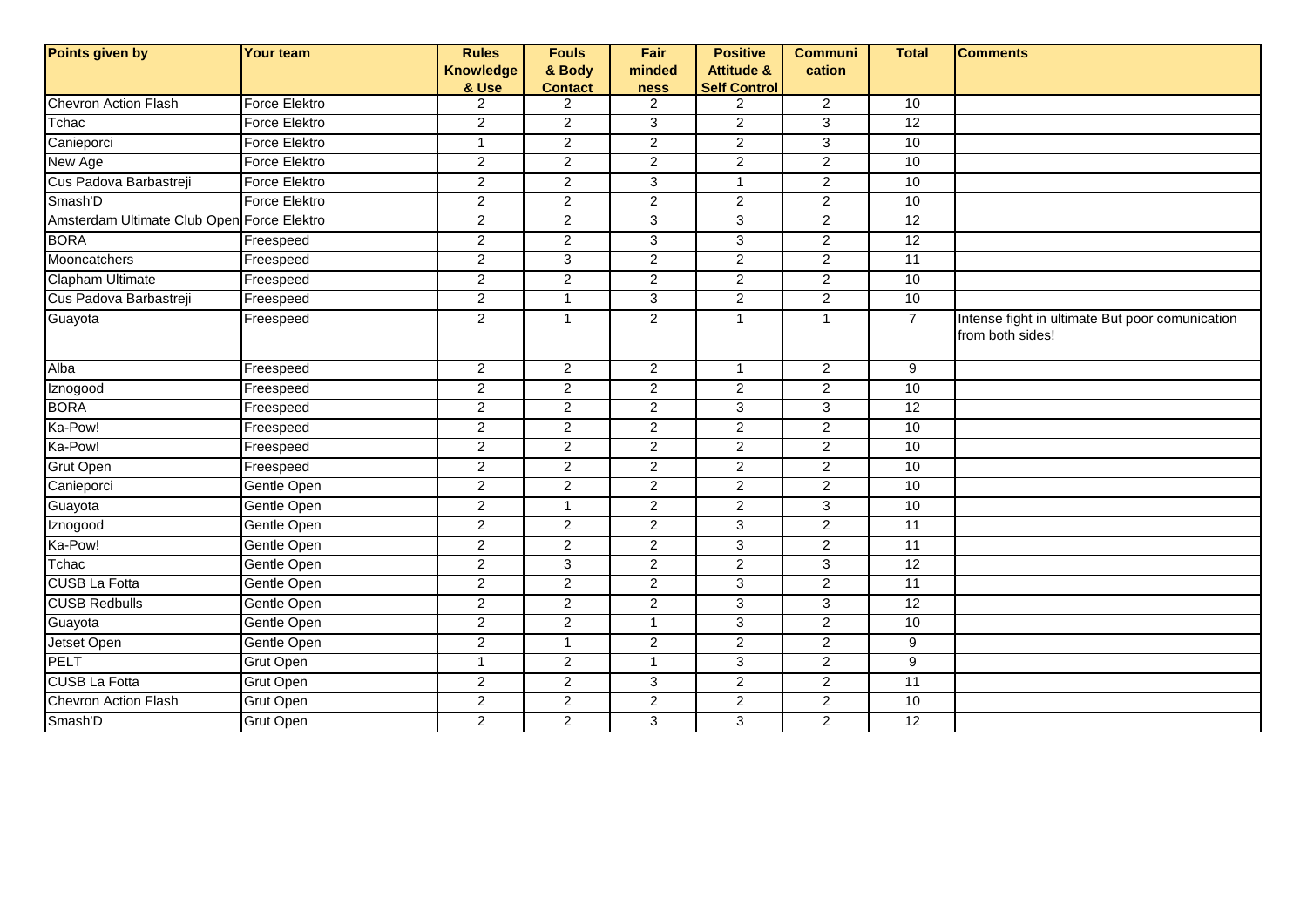| Points given by      | <b>Your team</b> | <b>Rules</b>            | <b>Fouls</b>            | Fair           | <b>Positive</b>       | <b>Communi</b>          | <b>Total</b>    | <b>Comments</b>                                                                                                                                                                                                                                                                                                                                                                                                           |
|----------------------|------------------|-------------------------|-------------------------|----------------|-----------------------|-------------------------|-----------------|---------------------------------------------------------------------------------------------------------------------------------------------------------------------------------------------------------------------------------------------------------------------------------------------------------------------------------------------------------------------------------------------------------------------------|
|                      |                  | <b>Knowledge</b>        | & Body                  | minded         | <b>Attitude &amp;</b> | cation                  |                 |                                                                                                                                                                                                                                                                                                                                                                                                                           |
|                      |                  | & Use                   | <b>Contact</b>          | <b>ness</b>    | <b>Self Control</b>   |                         |                 |                                                                                                                                                                                                                                                                                                                                                                                                                           |
| <b>BORA</b>          | <b>Grut Open</b> | 1                       | $\overline{2}$          | 2              | 3                     | $\overline{2}$          | 10              | We gave 1 for use knowledge and use because<br>of one situation where a player of your team<br>called the offense foul on the thrower although he<br>was not keeping the disc space. He told our<br>player that he should call disc space before. So<br>he must have known that he was too close and<br>then called an offense foul although he had<br>fouled before.<br>Despite from this spirit was good and we enjoyed |
| Jetset Open          | <b>Grut Open</b> | $\overline{a}$          | $\overline{a}$          | $\overline{2}$ | 3                     | 3                       | 12              | Excellent spirit.                                                                                                                                                                                                                                                                                                                                                                                                         |
| Alba                 | <b>Grut Open</b> | 2                       | $\overline{2}$          | $\overline{2}$ | $\overline{2}$        | $\overline{c}$          | 10              |                                                                                                                                                                                                                                                                                                                                                                                                                           |
| Iznogood             | <b>Grut Open</b> | $\overline{a}$          | $\overline{a}$          | 3              | 3                     | $\overline{c}$          | 12              |                                                                                                                                                                                                                                                                                                                                                                                                                           |
| Freespeed            | <b>Grut Open</b> | $\overline{a}$          | $\overline{a}$          | $\overline{1}$ | $\overline{1}$        | $\overline{c}$          | 8               |                                                                                                                                                                                                                                                                                                                                                                                                                           |
| Gentle Open          | Guayota          | $\overline{2}$          | $\mathbf{1}$            | $\overline{2}$ | $\overline{2}$        | $\overline{2}$          | $\overline{9}$  |                                                                                                                                                                                                                                                                                                                                                                                                                           |
| <b>Wall City</b>     | Guayota          | $\overline{\mathbf{c}}$ | $\overline{a}$          | 3              | $\mathbf{3}$          | $\overline{\mathbf{c}}$ | 12              |                                                                                                                                                                                                                                                                                                                                                                                                                           |
| Alba                 | Guayota          | $\overline{c}$          | $\overline{c}$          | $\mathbf{1}$   | $\mathbf{2}$          | $\mathbf{1}$            | 8               |                                                                                                                                                                                                                                                                                                                                                                                                                           |
| New Age              | Guayota          | 3                       | $\overline{2}$          | $\overline{2}$ | $\mathbf{2}$          | $\overline{c}$          | $\overline{11}$ |                                                                                                                                                                                                                                                                                                                                                                                                                           |
| <b>CUSB La Fotta</b> | Guayota          | $\overline{a}$          | $\overline{2}$          | $\mathbf{3}$   | $\overline{2}$        | $\overline{c}$          | 11              |                                                                                                                                                                                                                                                                                                                                                                                                                           |
| Tchac                | Guayota          | $\overline{c}$          | $\overline{2}$          | $\overline{2}$ | $\overline{2}$        | $\overline{2}$          | 10              |                                                                                                                                                                                                                                                                                                                                                                                                                           |
| Freespeed            | Guayota          | $\mathbf{1}$            | $\overline{2}$          | $\overline{2}$ | $\overline{c}$        | $\mathbf{1}$            | 8               |                                                                                                                                                                                                                                                                                                                                                                                                                           |
| <b>Wall City</b>     | Guayota          | $\overline{2}$          | $\overline{a}$          | $\overline{2}$ | $\mathbf{3}$          | 3                       | 12              |                                                                                                                                                                                                                                                                                                                                                                                                                           |
| Gentle Open          | Guayota          | $\overline{2}$          | $\overline{a}$          | $\overline{2}$ | $\overline{2}$        | $\overline{2}$          | 10              |                                                                                                                                                                                                                                                                                                                                                                                                                           |
| Canieporci           | Iznogood         | $\overline{2}$          | $\overline{a}$          | $\overline{1}$ | -1                    | $\overline{2}$          | 8               |                                                                                                                                                                                                                                                                                                                                                                                                                           |
| <b>BORA</b>          | Iznogood         | $\overline{2}$          | $\overline{a}$          | $\mathbf{3}$   | $\overline{2}$        | 3                       | 12              |                                                                                                                                                                                                                                                                                                                                                                                                                           |
| Gentle Open          | Iznogood         | $\overline{c}$          | $\overline{2}$          | $\overline{2}$ | $\overline{2}$        | $\overline{2}$          | 10              |                                                                                                                                                                                                                                                                                                                                                                                                                           |
| Ka-Pow!              | Iznogood         | 2                       | $\overline{\mathbf{c}}$ | $\overline{2}$ | $\overline{2}$        | $\overline{\mathbf{c}}$ | 10              |                                                                                                                                                                                                                                                                                                                                                                                                                           |
| Grut Open            | Iznogood         | $\overline{c}$          | 3                       | $\overline{2}$ | $\mathbf{3}$          | $\overline{c}$          | 12              |                                                                                                                                                                                                                                                                                                                                                                                                                           |
| Freespeed            | Iznogood         | $\overline{2}$          | $\overline{a}$          | 3              | $\overline{2}$        | $\overline{a}$          | 11              |                                                                                                                                                                                                                                                                                                                                                                                                                           |
| Chevron Action Flash | Iznogood         | $\overline{c}$          | $\overline{a}$          | $\overline{2}$ | $\overline{c}$        | $\overline{2}$          | 10              |                                                                                                                                                                                                                                                                                                                                                                                                                           |
| Clapham Ultimate     | Iznogood         | $\overline{\mathbf{c}}$ | $\overline{c}$          | $\mathbf{2}$   | $\overline{c}$        | $\overline{\mathbf{c}}$ | 10              |                                                                                                                                                                                                                                                                                                                                                                                                                           |
| Mooncatchers         | Iznogood         | $\overline{2}$          | $\overline{2}$          | $\overline{2}$ | $\overline{2}$        | $\overline{2}$          | 10              |                                                                                                                                                                                                                                                                                                                                                                                                                           |
| <b>CUSB Redbulls</b> | Iznogood         | $\overline{a}$          | 3                       | 3              | $\mathbf{2}$          | 3                       | 13              |                                                                                                                                                                                                                                                                                                                                                                                                                           |
| Chevron Action Flash | Jetset Open      | $\overline{a}$          | $\overline{2}$          | $\overline{2}$ | $\mathbf{2}$          | $\overline{3}$          | $\overline{11}$ |                                                                                                                                                                                                                                                                                                                                                                                                                           |
| <b>Wall City</b>     | Jetset Open      | $\overline{c}$          | $\overline{2}$          | $\overline{2}$ | $\overline{2}$        | $\overline{2}$          | 10              |                                                                                                                                                                                                                                                                                                                                                                                                                           |
| Tchac                | Jetset Open      | $\overline{c}$          | $\overline{2}$          | $\overline{2}$ | $\overline{2}$        | $\overline{2}$          | 10              |                                                                                                                                                                                                                                                                                                                                                                                                                           |
| Mooncatchers         | Jetset Open      | $\overline{2}$          | 3                       | $\overline{3}$ | $\overline{2}$        | $\overline{2}$          | 12              |                                                                                                                                                                                                                                                                                                                                                                                                                           |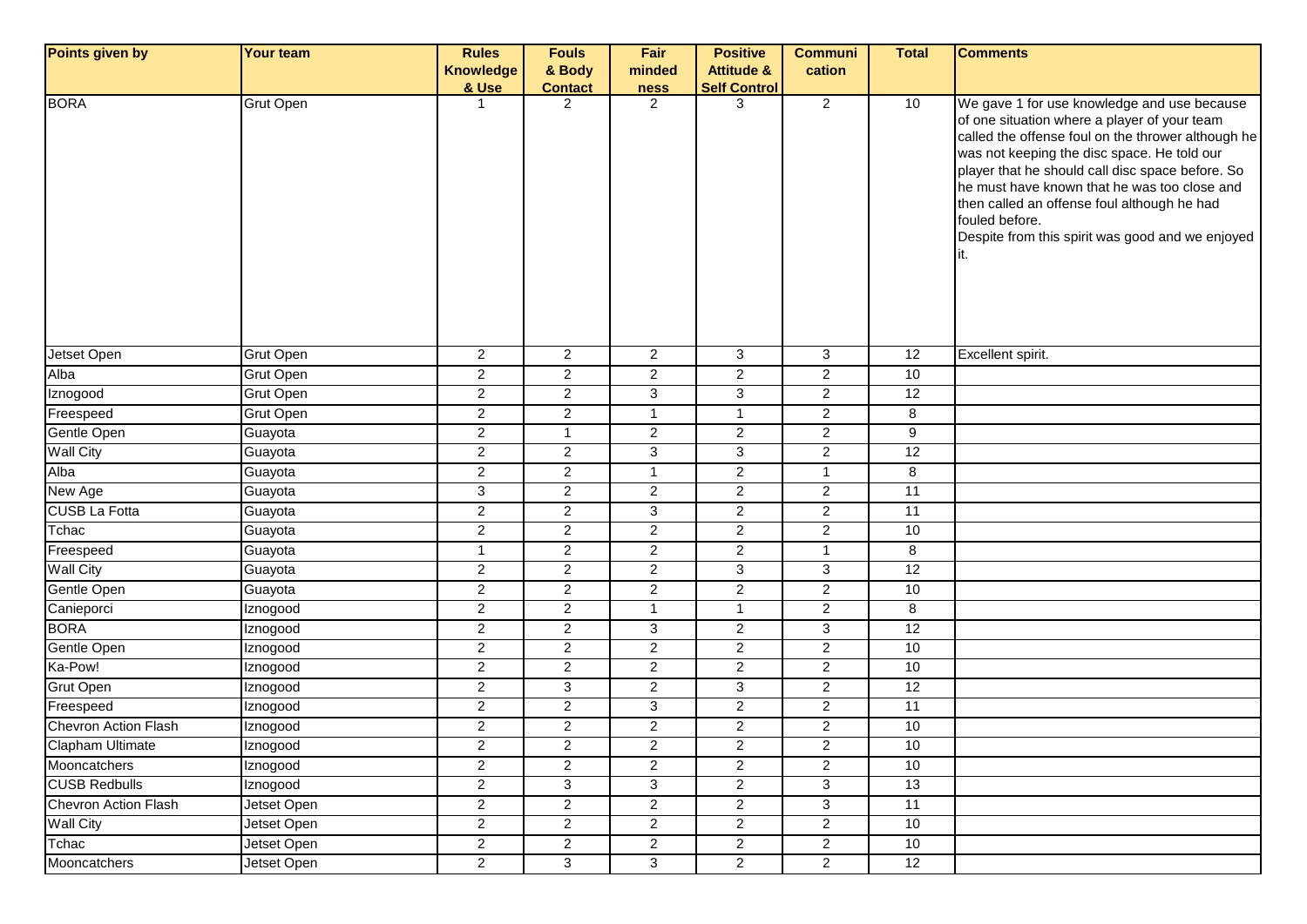| Points given by                      | Your team           | <b>Rules</b><br><b>Knowledge</b><br>& Use | <b>Fouls</b><br>& Body<br><b>Contact</b> | Fair<br>minded<br>ness  | <b>Positive</b><br><b>Attitude &amp;</b><br><b>Self Control</b> | <b>Communi</b><br>cation | <b>Total</b>    | <b>Comments</b>                                                                                                                                                 |
|--------------------------------------|---------------------|-------------------------------------------|------------------------------------------|-------------------------|-----------------------------------------------------------------|--------------------------|-----------------|-----------------------------------------------------------------------------------------------------------------------------------------------------------------|
| Force Elektro                        | Jetset Open         | $\overline{2}$                            | $\overline{2}$                           | 2                       | $\overline{2}$                                                  | $\overline{2}$           | 10              |                                                                                                                                                                 |
| <b>CUSB Redbulls</b>                 | Jetset Open         | $\overline{a}$                            | $\sqrt{2}$                               | $\boldsymbol{2}$        | 3                                                               | $\overline{2}$           | $\overline{11}$ |                                                                                                                                                                 |
| Grut Open                            | Jetset Open         | $\overline{2}$                            | $\overline{2}$                           | $\overline{c}$          | $\overline{2}$                                                  | $\overline{2}$           | 10              |                                                                                                                                                                 |
| Ka-Pow!                              | Jetset Open         | $\overline{2}$                            | $\overline{2}$                           | $\overline{2}$          | $\overline{2}$                                                  | $\overline{2}$           | 10              |                                                                                                                                                                 |
| Gentle Open                          | Jetset Open         | $\overline{2}$                            | $\overline{3}$                           | $\overline{2}$          | $\mathbf{1}$                                                    | $\mathbf{1}$             | $\overline{9}$  |                                                                                                                                                                 |
| <b>Wall City</b>                     | Jetset Open         | $\mathbf{1}$                              | $\overline{2}$                           | $\overline{2}$          | $\overline{2}$                                                  | $\overline{2}$           | 9               |                                                                                                                                                                 |
| Canieporci                           | Ka-Pow!             | $\overline{2}$                            | $\overline{2}$                           | $\overline{2}$          | $\overline{3}$                                                  | $\overline{2}$           | 11              |                                                                                                                                                                 |
| Gentle Open                          | Ka-Pow!             | $\overline{2}$                            | $\overline{2}$                           | $\overline{2}$          | $\overline{2}$                                                  | $\overline{2}$           | 10              |                                                                                                                                                                 |
| Iznogood                             | Ka-Pow!             | $\mathbf{2}^{\prime}$                     | $\overline{2}$                           | $\overline{2}$          | 3                                                               | 3                        | $\overline{12}$ |                                                                                                                                                                 |
| Alba                                 | Ka-Pow!             | $\overline{2}$                            | $\boldsymbol{2}$                         | $\overline{\mathbf{c}}$ | 3                                                               | $\mathbf{3}$             | 12              |                                                                                                                                                                 |
| Gentle Open                          | Ka-Pow!             | $\overline{2}$                            | $\overline{2}$                           | ن                       | $\overline{a}$                                                  | $\overline{3}$           | 12              |                                                                                                                                                                 |
| Clapham Ultimate                     | Ka-Pow!             | $\overline{2}$                            | $\overline{2}$                           | $\overline{2}$          | $\overline{a}$                                                  | $\overline{2}$           | 10              |                                                                                                                                                                 |
| Freespeed                            | Ka-Pow!             | $\overline{2}$                            | $\overline{2}$                           | $\overline{3}$          | $\overline{2}$                                                  | $\overline{2}$           | 11              |                                                                                                                                                                 |
| <b>Grut Open</b>                     | Ka-Pow!             | $\overline{2}$                            | $\overline{2}$                           | $\overline{2}$          | 3                                                               | $\overline{2}$           | 11              |                                                                                                                                                                 |
| <b>BORA</b>                          | Ka-Pow!             | $\overline{2}$                            | $\overline{2}$                           | $\overline{3}$          | $\overline{2}$                                                  | $\overline{3}$           | 12              |                                                                                                                                                                 |
| <b>BORA</b>                          | Mooncatchers        | $\overline{2}$                            | 2                                        | $\overline{1}$          | $\overline{2}$                                                  | $\overline{2}$           | 9               | The communication on the sideline and with the<br>spirit captains was on point but on the other hand<br>on field it could use some improvement for next<br>time |
| Freespeed                            | Mooncatchers        | $\overline{2}$                            | $\overline{2}$                           | $\sqrt{2}$              | $\overline{a}$                                                  | $\overline{2}$           | 10              |                                                                                                                                                                 |
| <b>CUSB Redbulls</b>                 | <b>Mooncatchers</b> | $\overline{2}$                            | 2                                        | $\overline{1}$          | 3                                                               | $\overline{2}$           | 10              |                                                                                                                                                                 |
| Cus Padova Barbastreji               | Mooncatchers        | $\overline{2}$                            | $\mathbf{1}$                             | $\overline{2}$          | $\overline{2}$                                                  | $\overline{2}$           | 9               |                                                                                                                                                                 |
| Jetset Open                          | Mooncatchers        | $\overline{2}$                            | $\overline{2}$                           | $\overline{3}$          | $\overline{2}$                                                  | $\overline{2}$           | 11              |                                                                                                                                                                 |
| Iznogood                             | Mooncatchers        | $\overline{2}$                            | $\overline{2}$                           | $\overline{3}$          | $\overline{2}$                                                  | $\overline{3}$           | 12              |                                                                                                                                                                 |
| <b>Wall City</b>                     | Mooncatchers        | $\overline{2}$                            | $\overline{2}$                           | $\overline{2}$          | $\overline{2}$                                                  | $\overline{2}$           | 10              |                                                                                                                                                                 |
| Chevron Action Flash                 | Mooncatchers        | $\overline{2}$                            | $\overline{2}$                           | $\overline{2}$          | $\mathbf{1}$                                                    | $\overline{2}$           | $9\,$           |                                                                                                                                                                 |
| Guayota                              | New Age             | $\overline{2}$                            | $\overline{2}$                           | $\overline{2}$          | $\overline{c}$                                                  | $\overline{3}$           | 11              |                                                                                                                                                                 |
| <b>Wall City</b>                     | New Age             | $\mathbf{2}^{\prime}$                     | $\overline{a}$                           | $\overline{1}$          | $\overline{a}$                                                  | $\overline{a}$           | 9               |                                                                                                                                                                 |
| Alba                                 | New Age             | $\overline{2}$                            | $\overline{2}$                           | 2                       | $\overline{2}$                                                  | $\overline{2}$           | 10              |                                                                                                                                                                 |
| Cus Padova Barbastreji               | New Age             | $\overline{2}$                            | $\overline{2}$                           | $\overline{2}$          | $\overline{3}$                                                  | $\overline{2}$           | 11              | Come to Discoludens !!                                                                                                                                          |
| Force Elektro                        | New Age             | $\overline{2}$                            | $\overline{2}$                           | 3                       | $\overline{2}$                                                  | $\mathbf{1}$             | 10              |                                                                                                                                                                 |
| PELT                                 | New Age             | $\overline{2}$                            | 2                                        | 3                       | 3                                                               | $\overline{3}$           | 13              |                                                                                                                                                                 |
| Amsterdam Ultimate Club Open New Age |                     | $\overline{2}$                            | $\overline{2}$                           | $\overline{2}$          | $\overline{3}$                                                  | $\overline{2}$           | $\overline{11}$ |                                                                                                                                                                 |
| FAB Men                              | New Age             | $\overline{2}$                            | $\mathbf{1}$                             | $\mathbf{1}$            | $\mathbf{1}$                                                    | $\overline{2}$           | $\overline{7}$  |                                                                                                                                                                 |
| Smash'D                              | New Age             | $\overline{2}$                            | $\overline{2}$                           | $\overline{2}$          | 3                                                               | $\overline{2}$           | 11              |                                                                                                                                                                 |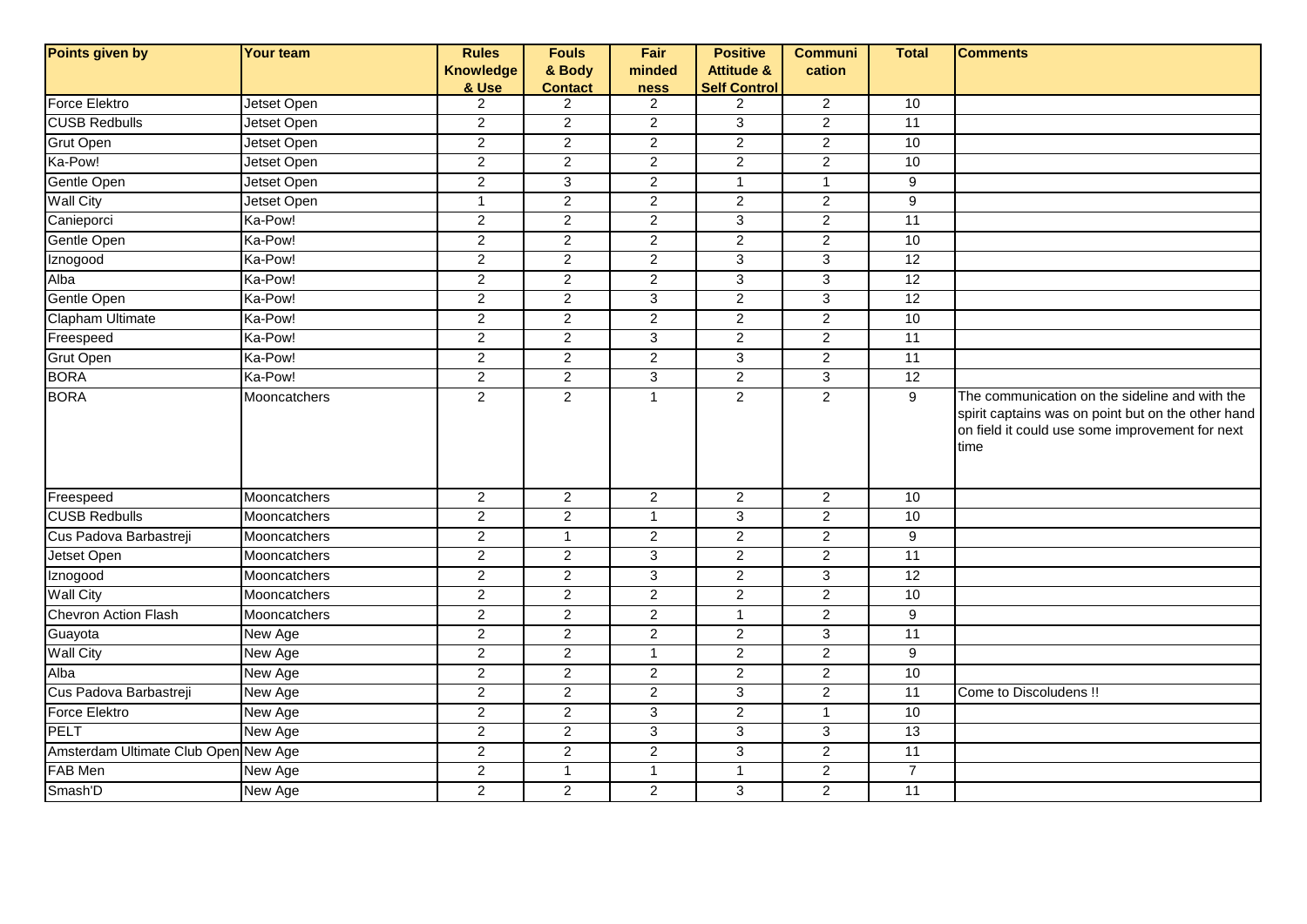| Points given by                      | <b>Your team</b> | <b>Rules</b>            | <b>Fouls</b>            | Fair           | <b>Positive</b>       | <b>Communi</b>        | <b>Total</b>   | <b>Comments</b>                                                                                                                                                                                                                                                   |
|--------------------------------------|------------------|-------------------------|-------------------------|----------------|-----------------------|-----------------------|----------------|-------------------------------------------------------------------------------------------------------------------------------------------------------------------------------------------------------------------------------------------------------------------|
|                                      |                  | <b>Knowledge</b>        | & Body                  | minded         | <b>Attitude &amp;</b> | cation                |                |                                                                                                                                                                                                                                                                   |
|                                      |                  | & Use                   | <b>Contact</b>          | <b>ness</b>    | <b>Self Control</b>   |                       |                |                                                                                                                                                                                                                                                                   |
| <b>Grut Open</b>                     | <b>PELT</b>      | 2                       | 1                       | $\overline{2}$ | $\Omega$              | $\overline{2}$        | $\overline{7}$ | As a team positive attitude and self control was<br>below average (ours as well). The zero is<br>specifically because one player frequently got<br>unnecessarily involved in calls, his tone was quite<br>aggressive, and the other players didn't correct<br>him |
| <b>CUSB La Fotta</b>                 | PELT             | $\overline{2}$          | $\overline{2}$          | 3              | $\overline{2}$        | $\overline{2}$        | 11             |                                                                                                                                                                                                                                                                   |
| Smash'D                              | PELT             | $\mathbf{1}$            | $\overline{c}$          | $\overline{2}$ | $\overline{2}$        | $\overline{2}$        | 9              |                                                                                                                                                                                                                                                                   |
| Cus Padova Barbastreji               | PELT             | $\overline{2}$          | $\overline{2}$          | $\overline{2}$ | $\overline{1}$        | $\overline{2}$        | 9              |                                                                                                                                                                                                                                                                   |
| Amsterdam Ultimate Club Open PELT    |                  | $\overline{c}$          | $\overline{2}$          | 3              | 3                     | $\overline{2}$        | 12             |                                                                                                                                                                                                                                                                   |
| New Age                              | PELT             | $\overline{\mathbf{c}}$ | $\overline{c}$          | $\mathbf{1}$   | 3                     | $\overline{c}$        | 10             |                                                                                                                                                                                                                                                                   |
| Canieporci                           | PELT             | $\overline{c}$          | $\overline{c}$          | $\overline{2}$ | $\overline{2}$        | $\overline{2}$        | 10             |                                                                                                                                                                                                                                                                   |
| Smash'D                              | PELT             | $\mathbf{2}$            | $\overline{c}$          | $\overline{2}$ | $\overline{1}$        | $\overline{2}$        | 9              |                                                                                                                                                                                                                                                                   |
| FAB Men                              | PELT             | $\overline{2}$          | $\mathbf{1}$            | 3              | 2                     | $\overline{2}$        | 10             |                                                                                                                                                                                                                                                                   |
| <b>Grut Open</b>                     | Smash'D          | $\overline{2}$          | $\mathbf{1}$            | $\overline{2}$ | $\overline{2}$        | 3                     | 10             |                                                                                                                                                                                                                                                                   |
| <b>PELT</b>                          | Smash'D          | $\overline{c}$          | $\overline{2}$          | $\overline{2}$ | 2                     | 3                     | 11             |                                                                                                                                                                                                                                                                   |
| Canieporci                           | Smash'D          | $\overline{c}$          | $\overline{2}$          | $\overline{2}$ | 2                     | $\overline{a}$        | 10             |                                                                                                                                                                                                                                                                   |
| <b>CUSB La Fotta</b>                 | Smash'D          | $\overline{c}$          | $\overline{c}$          | $\overline{2}$ | 2                     | $\overline{a}$        | $10$           |                                                                                                                                                                                                                                                                   |
| Amsterdam Ultimate Club Open Smash'D |                  | $\overline{2}$          | $\overline{2}$          | $\overline{2}$ | 3                     | $\overline{2}$        | 11             |                                                                                                                                                                                                                                                                   |
| FAB Men                              | Smash'D          | $\overline{2}$          | $\overline{a}$          | $\overline{2}$ | 3                     | $\overline{2}$        | 11             |                                                                                                                                                                                                                                                                   |
| Force Elektro                        | Smash'D          | $\overline{c}$          | $\overline{c}$          | $\overline{2}$ | 2                     | $\overline{1}$        | 9              |                                                                                                                                                                                                                                                                   |
| <b>PELT</b>                          | Smash'D          | $\overline{2}$          | $\mathbf{1}$            | 3              | $\overline{2}$        | $\overline{2}$        | 10             |                                                                                                                                                                                                                                                                   |
| New Age                              | Smash'D          | $\overline{c}$          | $\overline{c}$          | $\overline{2}$ | 3                     | $\overline{a}$        | 11             |                                                                                                                                                                                                                                                                   |
| Jetset Open                          | Tchac            | $\mathbf{1}$            | $\overline{c}$          | $\overline{2}$ | 3                     | $\mathbf{2}^{\prime}$ | 10             |                                                                                                                                                                                                                                                                   |
| <b>CUSB La Fotta</b>                 | Tchac            | $\overline{2}$          | $\overline{2}$          | $\overline{2}$ | $\overline{2}$        | $\overline{2}$        | 10             |                                                                                                                                                                                                                                                                   |
| Chevron Action Flash                 | Tchac            | $\overline{c}$          | $\overline{2}$          | 3              | $\overline{2}$        | $\overline{a}$        | 11             |                                                                                                                                                                                                                                                                   |
| <b>Force Elektro</b>                 | Tchac            | $\overline{2}$          | $\overline{c}$          | $\overline{2}$ | 2                     | $\overline{a}$        | 10             |                                                                                                                                                                                                                                                                   |
| Guayota                              | Tchac            | $\overline{c}$          | $\mathbf{1}$            | $\overline{2}$ | 2                     | 3                     | 10             |                                                                                                                                                                                                                                                                   |
| Alba                                 | Tchac            | $\overline{2}$          | $\overline{c}$          | 3              | $\overline{2}$        | $\overline{a}$        | 11             |                                                                                                                                                                                                                                                                   |
| Gentle Open                          | Tchac            | $\overline{c}$          | $\overline{2}$          | $\overline{2}$ | $\overline{2}$        | $\overline{2}$        | 10             |                                                                                                                                                                                                                                                                   |
| <b>CUSB Redbulls</b>                 | Tchac            | 3                       | $\overline{a}$          | 3              | $\overline{c}$        | $\overline{a}$        | 12             |                                                                                                                                                                                                                                                                   |
| Clapham Ultimate                     | I chac           | $\overline{\mathbf{c}}$ | $\overline{\mathbf{c}}$ | $\overline{c}$ | $\overline{2}$        | 2                     | 10             |                                                                                                                                                                                                                                                                   |
| Guayota                              | <b>Wall City</b> | $\overline{a}$          | $\overline{2}$          | 3              | 3                     | $\overline{2}$        | 12             | Love the Berlin boys!                                                                                                                                                                                                                                             |
| Jetset Open                          | <b>Wall City</b> | $\overline{2}$          | $\mathbf{1}$            | $\overline{2}$ | $\overline{2}$        | 3                     | 10             |                                                                                                                                                                                                                                                                   |
| Alba                                 | <b>Wall City</b> | $\overline{2}$          | $\overline{2}$          | $\overline{2}$ | 3                     | $\overline{2}$        | 11             |                                                                                                                                                                                                                                                                   |
| New Age                              | <b>Wall City</b> | $\overline{a}$          | $\overline{2}$          | $\overline{2}$ | $\overline{2}$        | $\overline{2}$        | 10             |                                                                                                                                                                                                                                                                   |
| Mooncatchers                         | <b>Wall City</b> | $\overline{2}$          | $\overline{2}$          | $\mathbf{3}$   | $\overline{2}$        | 3                     | 12             |                                                                                                                                                                                                                                                                   |
| <b>BORA</b>                          | <b>Wall City</b> | $\overline{2}$          | $\overline{2}$          | $\overline{3}$ | $\overline{a}$        | $\overline{2}$        | 11             |                                                                                                                                                                                                                                                                   |